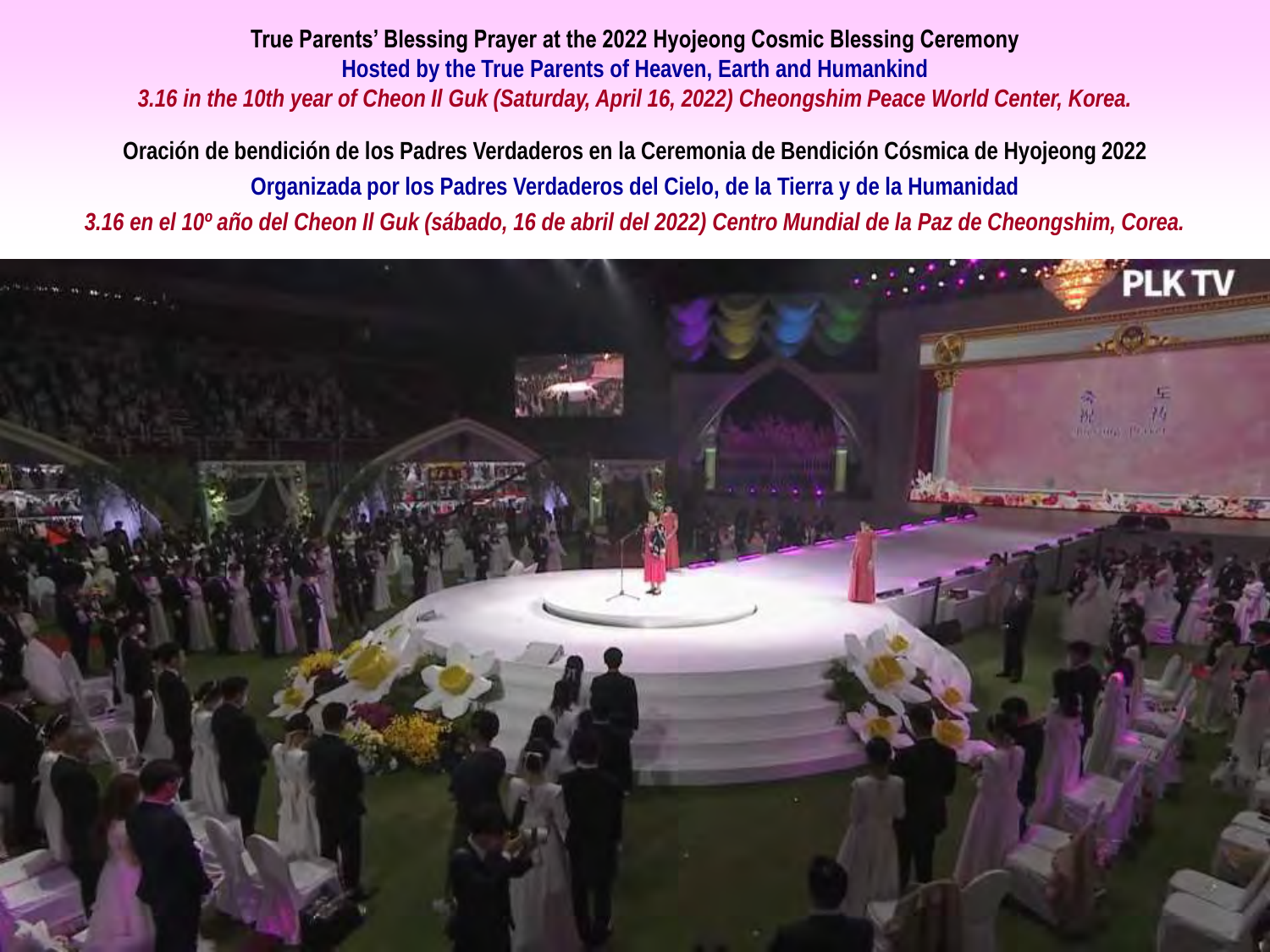- **Today, 2,100 couples from 70 countries** around the world are participating in the Blessing Ceremony.
- These couples have waited for so long for this Blessing Day from you, most noble and precious Heavenly Parent. They long to meet You, attend You, and realize Your dream. May they become citizens of Cheon Il Guk, who fulfill their responsibility and calling. Please guide them to become the devoted sons and daughters, and the families of loyal patriots, that You have so longed to love and embrace.
- For this, we offer our infinite gratitude, appreciation and glory to You today for granting Your Blessing on this day.
- **Hoy, 2100 parejas de 70 países** de todo el mundo participan en la Ceremonia de Bendición. Estas parejas han esperado durante tanto tiempo este Día de Bendición de parte tuya, el más noble y precioso Padre/Madre Celestial. Anhelan conocerte, atenderte y realizar tu sueño. Que se conviertan en ciudadanos del Cheon Il Guk, que cumplan con su responsabilidad y llamado. Por favor, guíalos para que se conviertan en hijos e hijas devotos, y en familias de patriotas leales, que tanto has anhelado amar y abrazar.
- Por eso te ofrecemos hoy nuestra infinita gratitud, aprecio y gloria por concedernos Tu Bendición en este día.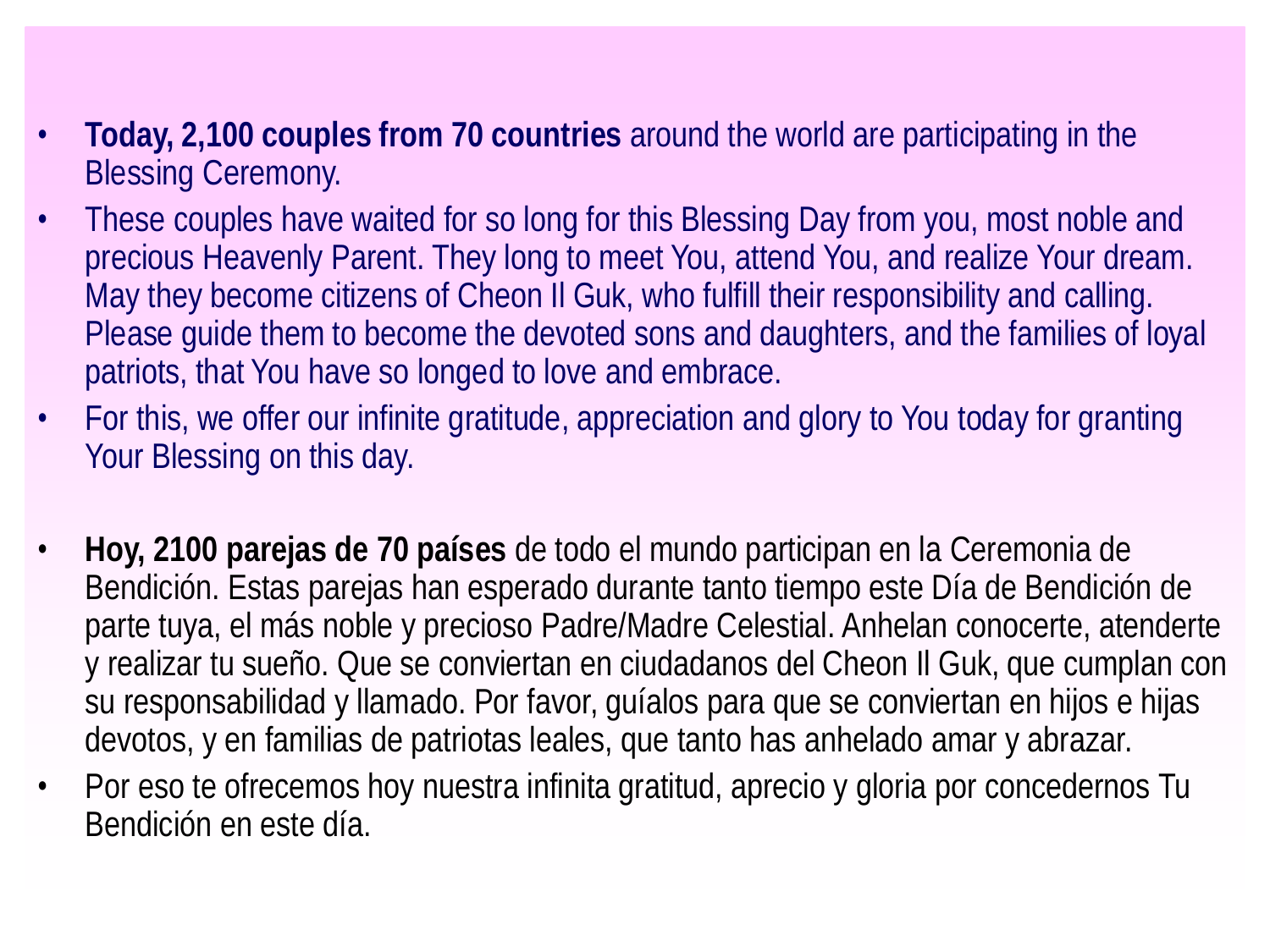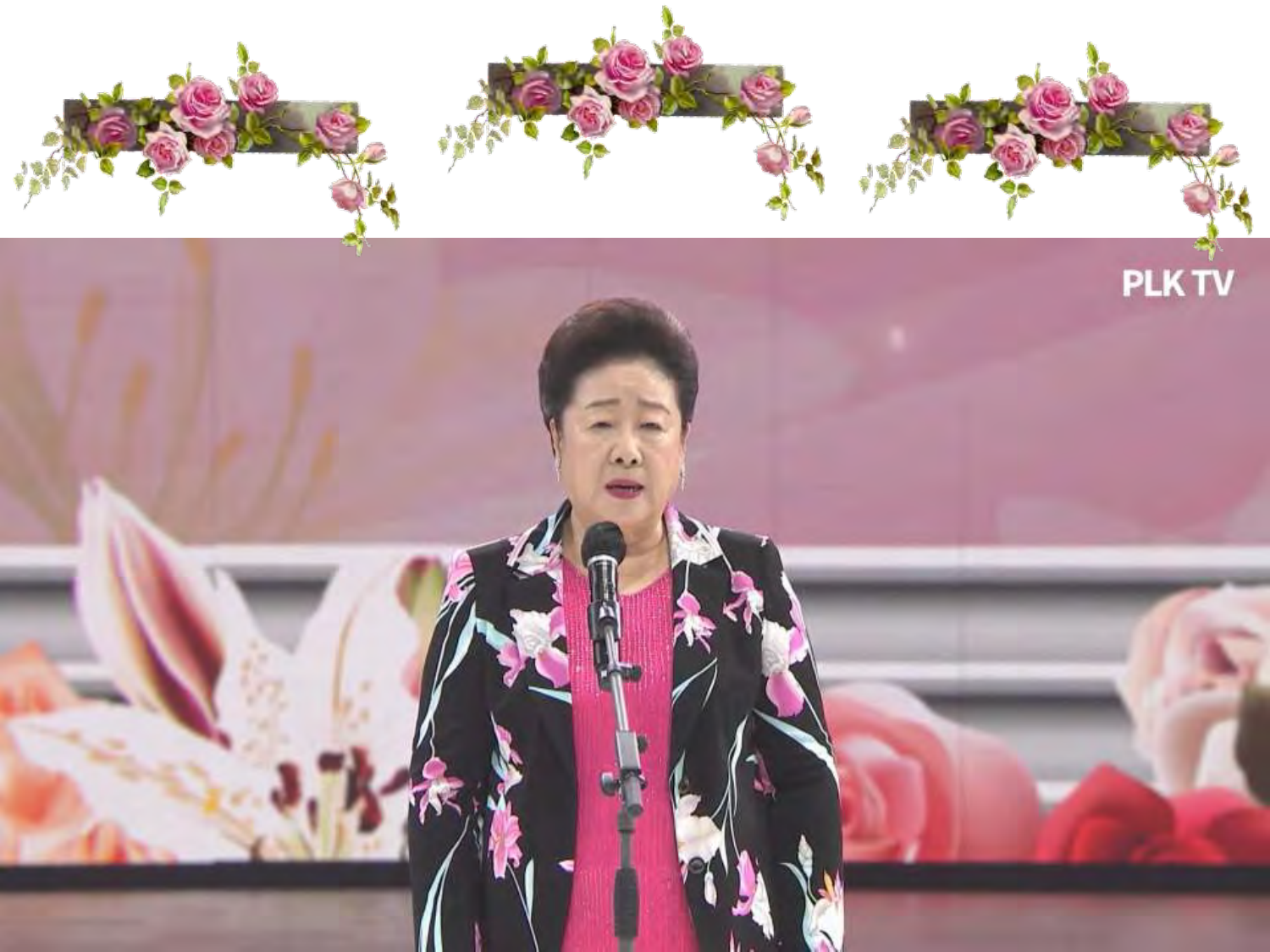- **Beloved True Parents of Heaven, Earth, and Humankind**,
- How hard You have worked to embrace humanity! Thanks to Parents' hard work, Cheon Il Guk is firmly established. The spring breeze of a new time in history is blowing. And it is in such a time that Blessed couples today have received Your Blessing today and are starting anew. The Blessed couples will realize the dream You have sought to share with humankind without fail. We will realize it through our families, expand it to the tribes, nations, and all people of the world, and realize Heavenly Parent's dream of one human family under God. It is a day when we are receiving such a tremendous Blessing. We sincerely thank you for allowing us to participate in this tremendous work in this most golden time of our life with True Parents, and to begin anew on such a day.
- **Amados Padres Verdaderos del Cielo, la Tierra y la Humanidad,**
- i Cuán duro has trabajado para abrazar a la humanidad! Gracias al arduo trabajo de los padres, Cheon Il Guk está firmemente establecido. Sopla la brisa primaveral de un nuevo tiempo en la historia. Y es en ese momento que las parejas bendecidas hoy han recibido tu bendición y están comenzando de nuevo. Las parejas bendecidas realizarán el sueño que Tú has buscado compartir con la humanidad sin falta. Lo realizaremos a través de nuestras familias, lo expandiremos a las tribus, naciones y todas las personas del mundo, y realizaremos el sueño de los Padres Celestiales de una familia humana bajo Dios. Es un día en el que estamos recibiendo una Bendición tremenda. Les agradecemos sinceramente por permitirnos participar en este tremendo trabajo en este momento tan dorado de nuestra vida con los Padres Verdaderos, y comenzar de nuevo en ese día.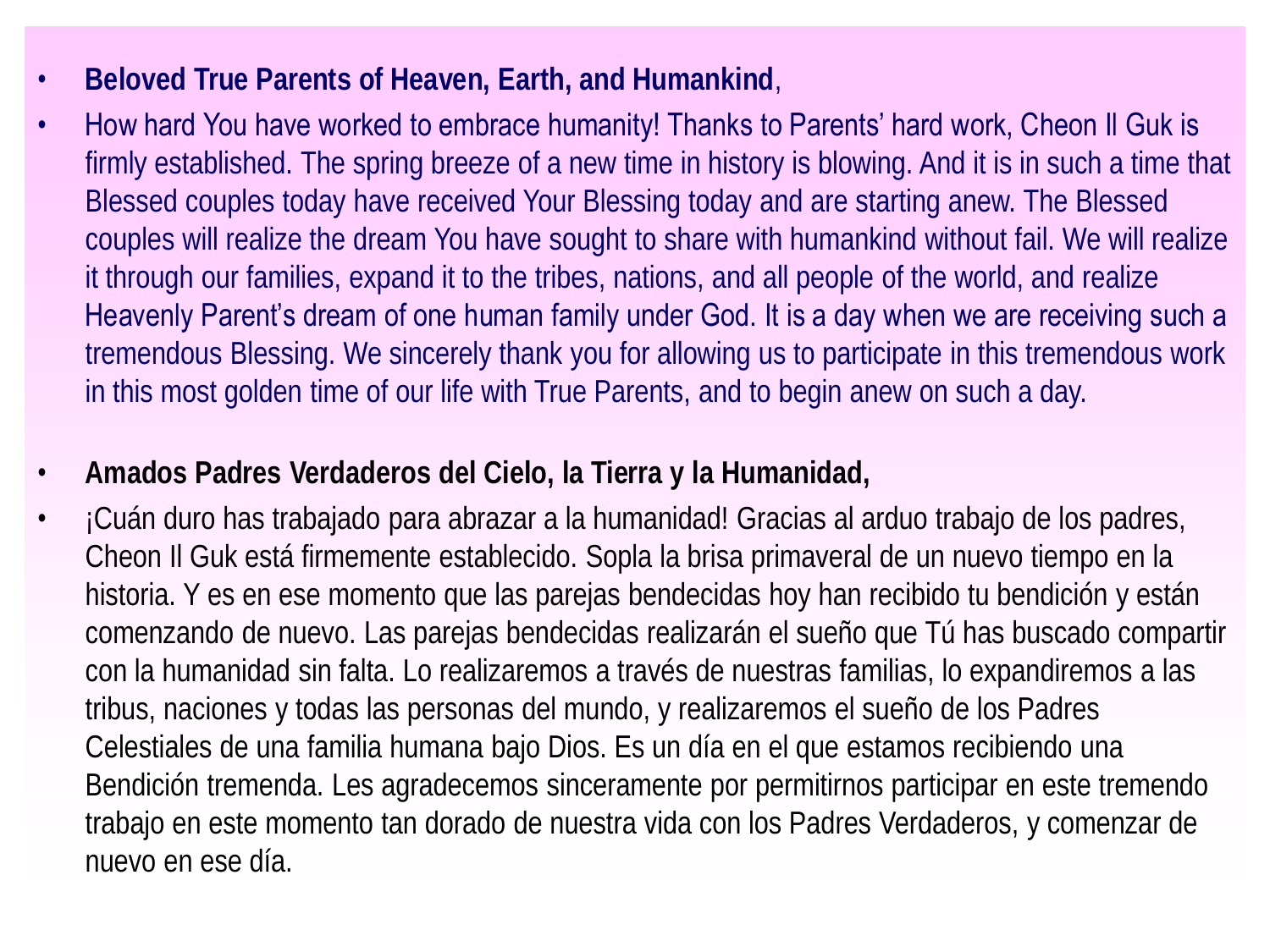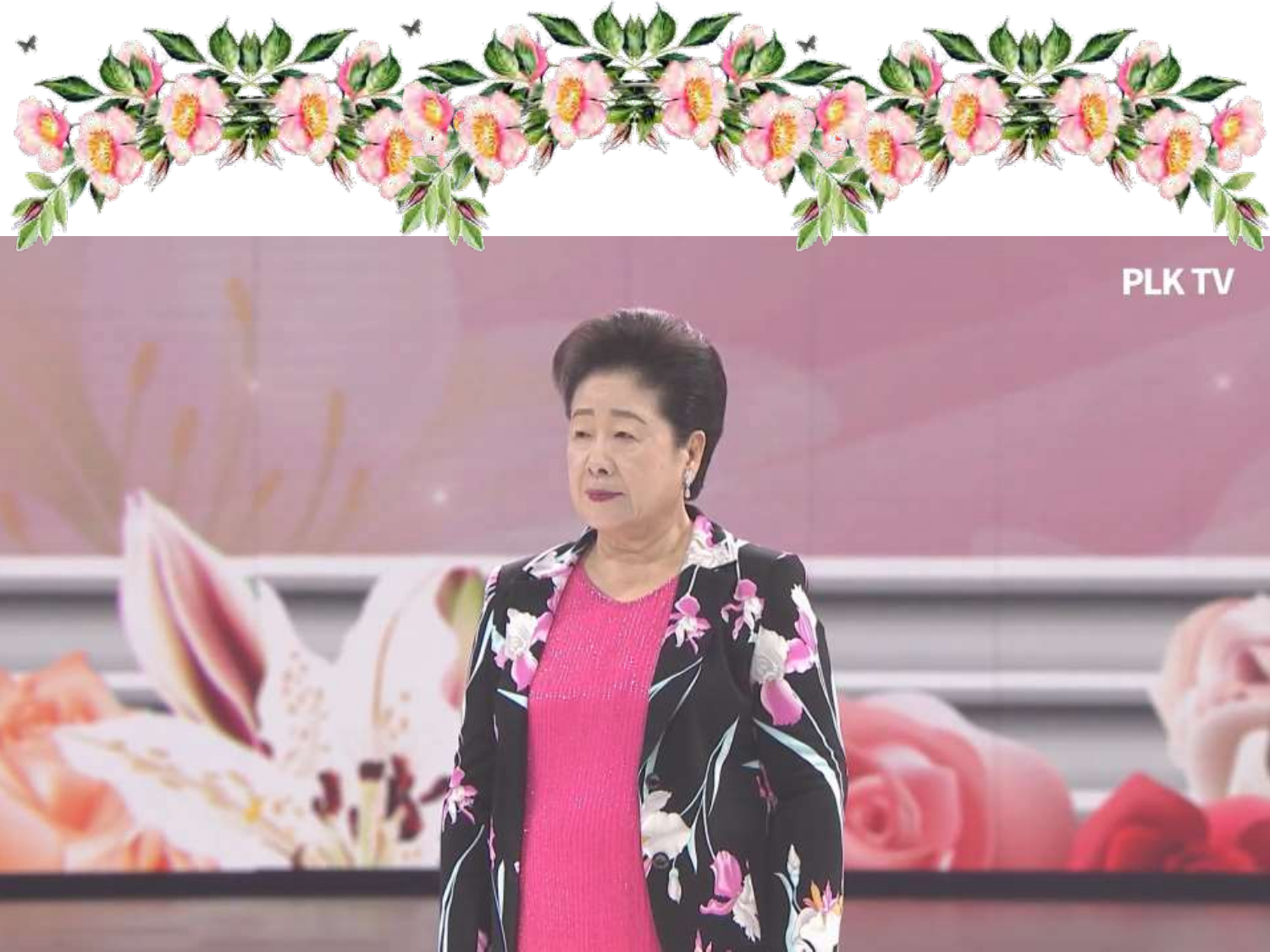- **Heavenly Parent, Beloved True Parents!**
- Please trust us now. We hope that You will rejoice to see our determination and active efforts to become one with True Mother, the only begotten Daughter, and to become sons and daughters in proud, blessed families who fulfill Your dreams and the hope of humankind.
- I pray and proclaim all this in True Parents' name. Aju!
- **¡Padre Celestial, Amados Padres Verdaderos!**
- Por favor, confíe en nosotros ahora. Esperamos que te regocijes al ver nuestra determinación y esfuerzos activos para hacernos uno con la Madre Verdadera, la Hija unigénita, y convertirnos en hijos e hijas en familias orgullosas y bendecidas que realizan Tus sueños y la esperanza de la humanidad. Oro y proclamo todo esto en nombre de los Padres Verdaderos. ¡Ajú!